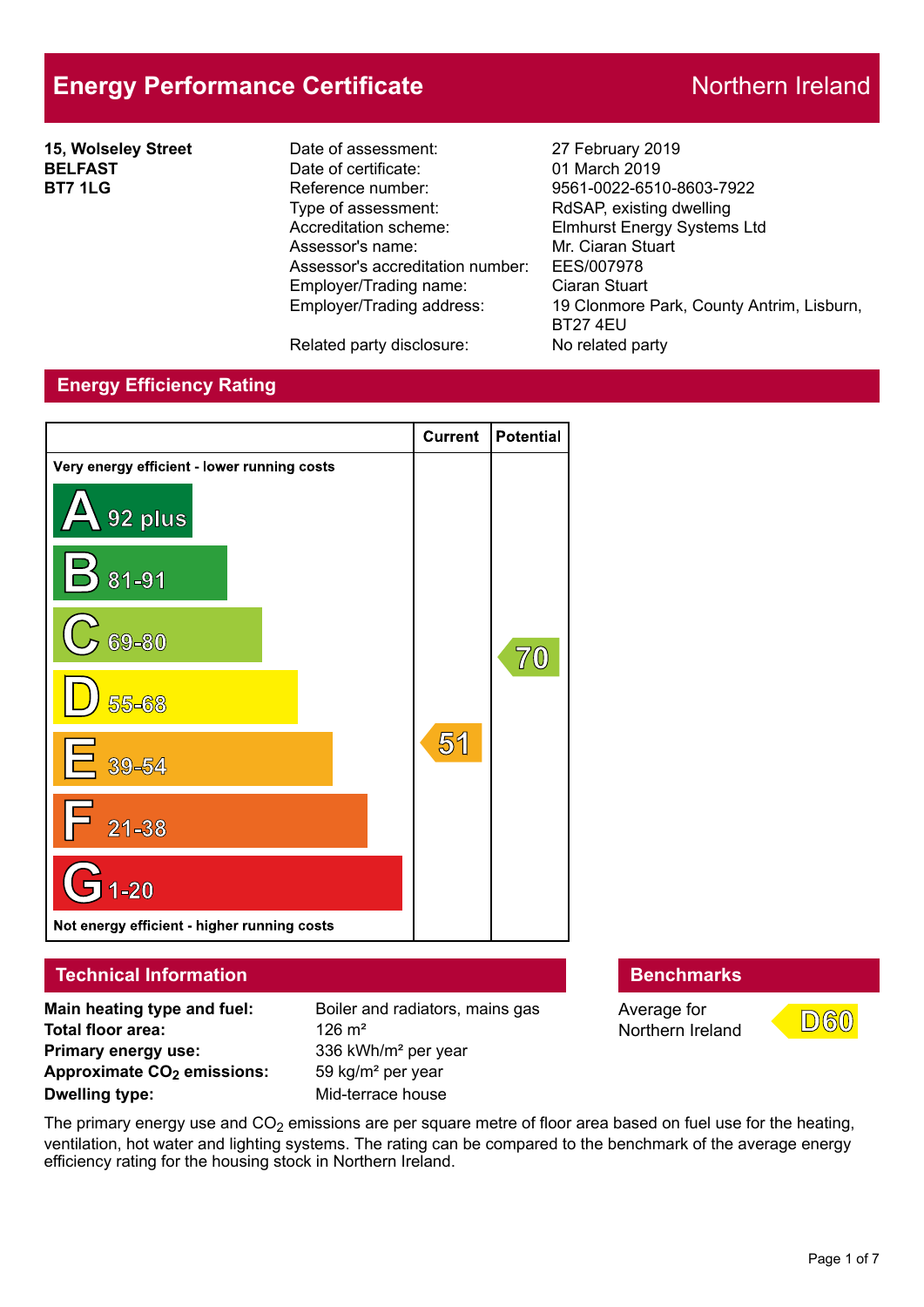### **Estimated energy use, carbon dioxide (CO2) emissions and fuel costs of this home**

|                          | Current                         | <b>Potential</b>                |
|--------------------------|---------------------------------|---------------------------------|
| Primary energy use       | 336 kWh/m <sup>2</sup> per year | 195 kWh/m <sup>2</sup> per year |
| Carbon dioxide emissions | 7.5 tonnes per year             | 4.3 tonnes per year             |
| Lighting                 | £160 per year                   | £80 per year                    |
| Heating                  | £1,279 per year                 | £751 per year                   |
| Hot water                | £90 per year                    | £90 per year                    |

The figures in the table above have been provided to enable prospective buyers and tenants to compare the fuel costs and carbon emissions of one home with another. To enable this comparison the figures have been calculated using standardised running conditions (heating periods, room temperatures, etc.) that are the same for all homes, consequently they are unlikely to match an occupier's actual fuel bills and carbon emissions in practice. The figures do not include the impacts of the fuels used for cooking or running appliances, such as TV, fridge etc.; nor do they reflect the costs associated with service, maintenance or safety inspections. Always check the certificate date because fuel prices can change over time and energy saving recommendations will evolve.

To see how this home can achieve its potential rating please see the recommended measures.

### **About this document and the data in it**

The Energy Performance Certificate for this dwelling was produced following an energy assessment undertaken by a qualified assessor, accredited by Elmhurst Energy Systems Ltd, to a scheme authorised by the Government. This certificate was produced using the RdSAP 2012 assessment methodology and has been produced under the Energy Performance of Buildings (Certificates and Inspections) Regulations (Northern Ireland) 2008 (as amended). A copy of the certificate has been lodged on a national register. It will be publicly available and some of the underlying data may be shared with others for the purposes of research and compliance. The current property owner and/or tenant may opt out of having this information disclosed.

### **If you have a complaint or wish to confirm that the certificate is genuine**

Details of the assessor and the relevant accreditation scheme are on the preceding page. You can get contact details of the accreditation scheme from their website at www.elmhurstenergy.co.uk together with details of their procedures for confirming authenticity of a certificate and for making a complaint.

### **About the building's performance ratings**

The ratings provide a measure of the building's overall energy efficiency and its environmental impact, calculated in accordance with a national methodology that takes into account factors such as insulation, heating and hot water systems, ventilation and fuels used. The average Energy Efficiency Rating for a dwelling in Northern Ireland is band D (rating 60).

Not all buildings are used in the same way, so energy ratings use 'standard occupancy' assumptions which may be different from the specific way you use your home. Different methods of calculation are used for homes and for other buildings. Details can be found at www.finance-ni.gov.uk

Buildings that are more energy efficient use less energy, save money and help protect the environment. A building with a rating of 100 would cost almost nothing to heat and light and would cause almost no carbon emissions. The potential ratings describe how close this building could get to 100 if all the cost effective recommended improvements were implemented.



For further advice on home energy efficiency please see **www.nidirect.gov.uk/energy-**

**wise**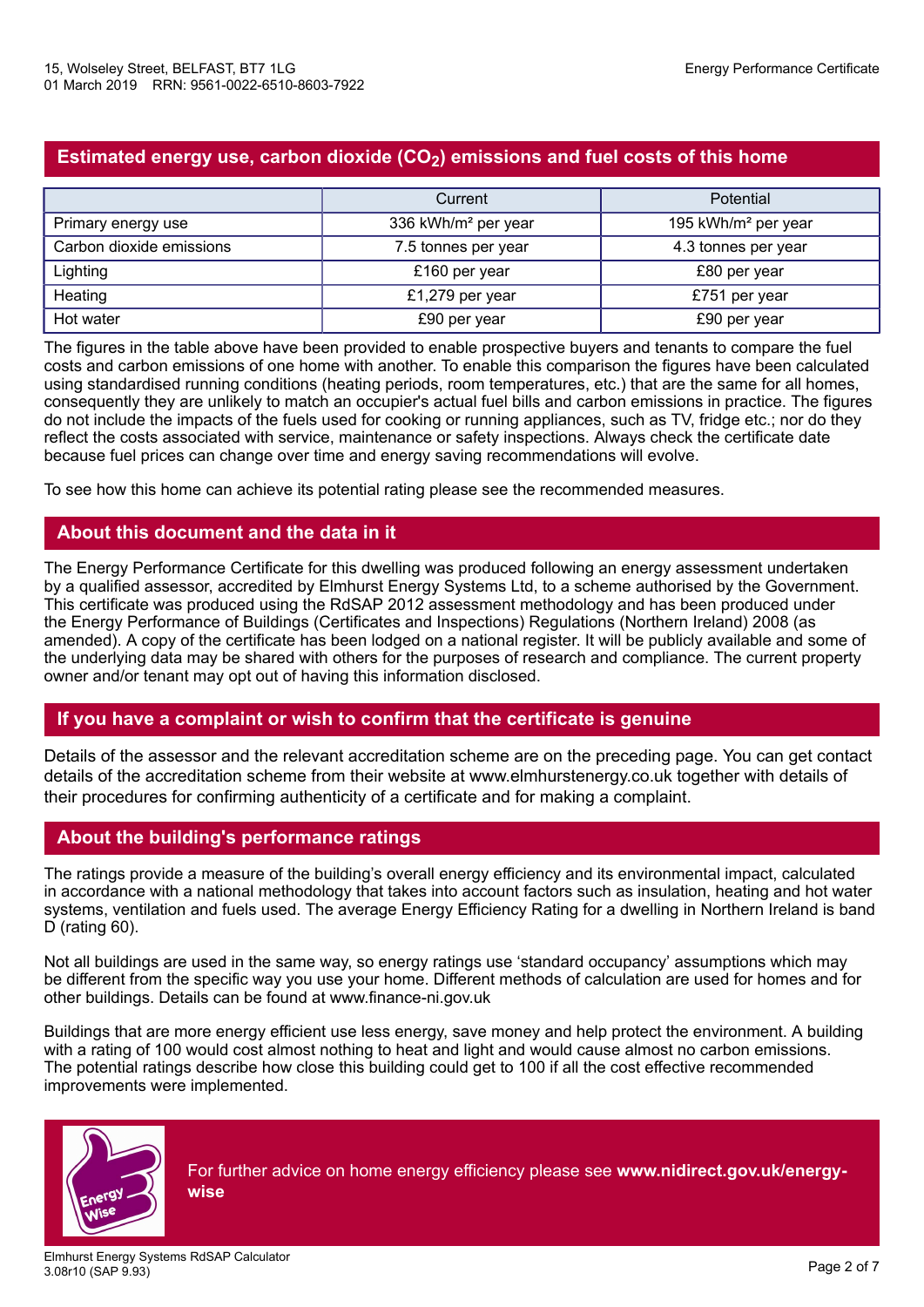### **About the impact of buildings on the environment**

One of the biggest contributors to global warming is carbon dioxide. The way we use energy in buildings causes emissions of carbon. The energy we use for heating, lighting and power in homes produces over a quarter of the UK's carbon dioxide emissions and other buildings produce a further one-sixth.

The average household causes about 6 tonnes of carbon dioxide every year. Adopting the recommendations in this report can reduce emissions and protect the environment. You could reduce emissions even more by switching to renewable energy sources. In addition there are many simple everyday measures that will save money, improve comfort and reduce the impact on the environment. Some examples are given at the end of this report.

### **Environmental Impact (CO2) Rating**



#### **Visit the Department of Finance website at www.finance-ni.gov.uk to:**

**•** Learn more about the national register where this certificate has been lodged **•** Learn more about energy efficiency and reducing energy consumption

Further information about Energy Performance Certificates can be found under Frequently Asked Questions at www.finance-ni.gov.uk and at www.niepcregister.com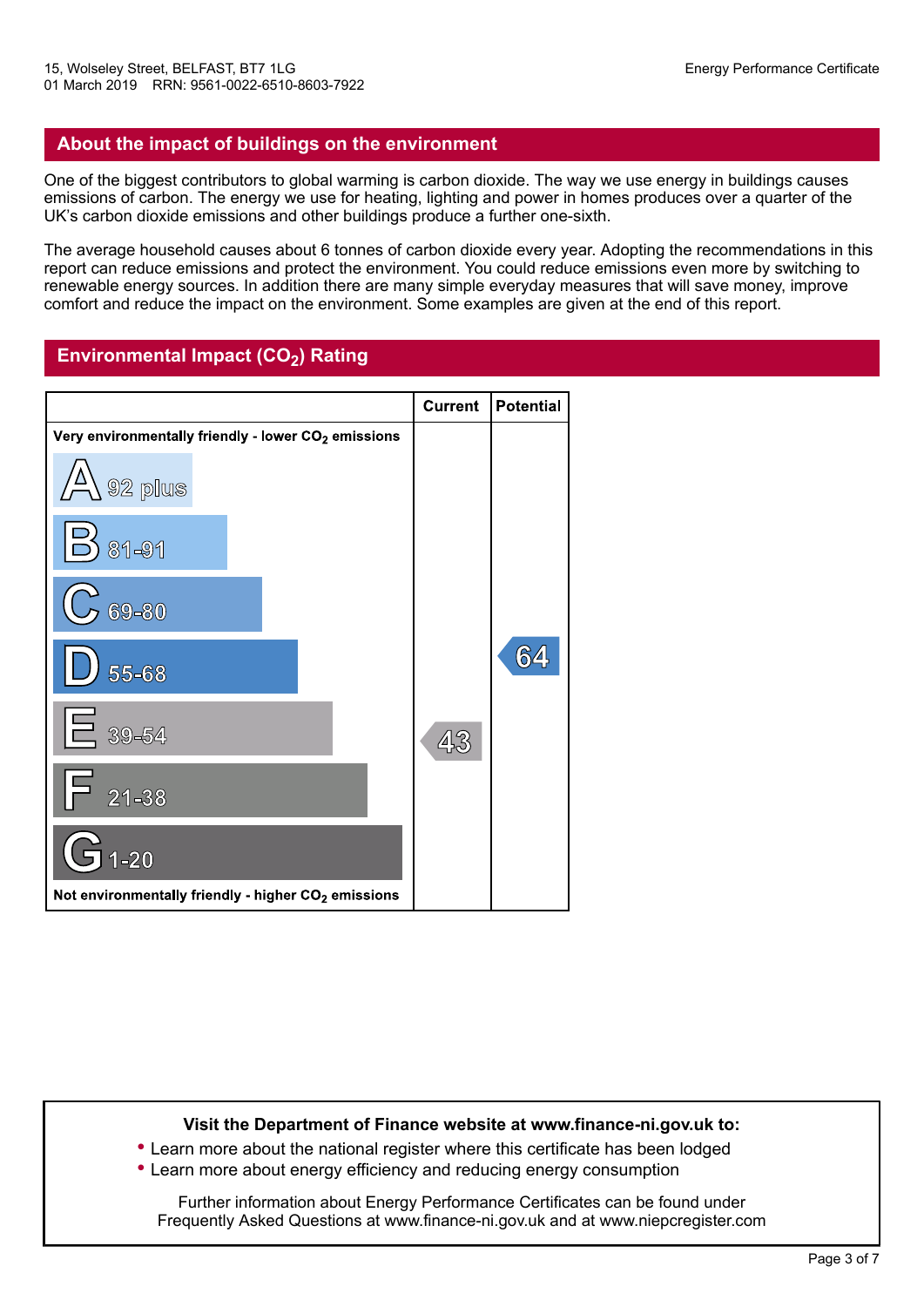## **Recommended measures to improve this home's energy performance**

BELFAST BT7 1LG

15, Wolseley Street **15, Wolseley Street** 2019<br>BELFAST 851-0022-651

Reference number: 9561-0022-6510-8603-7922

#### **Summary of this home's energy performance related features**

The table below gives an assessment of the key individual elements that have an impact on this home's energy and environmental performance. Each element is assessed by the national calculation methodology; 1 star means least efficient and 5 stars means most efficient. The assessment does not take into consideration the physical condition of any element. 'Assumed' means that the insulation could not be inspected and an assumption has been made in the methodology based on age and type of construction.

| Element                          | Description                                    | Current performance      |                    |  |
|----------------------------------|------------------------------------------------|--------------------------|--------------------|--|
|                                  |                                                | <b>Energy Efficiency</b> | Environmental      |  |
| Walls                            | Solid brick, as built, no insulation (assumed) | ★★☆☆☆                    | ★★☆☆☆              |  |
| Roof                             | Pitched, no insulation (assumed)               | $\bigstar x x x x$       | ★☆☆☆☆              |  |
|                                  | Roof room(s), no insulation (assumed)          | ★☆☆☆☆                    | $\bigstar x x x x$ |  |
| Floor                            | Solid, no insulation (assumed)                 |                          |                    |  |
| Windows                          | Fully double glazed                            | ★★★☆☆                    | ★★★☆☆              |  |
| Main heating                     | Boiler and radiators, mains gas                | ★★★★☆                    | ★★★★☆              |  |
| Main heating controls            | Programmer, no room thermostat                 | ★☆☆☆☆                    | *****              |  |
| Secondary heating                | None                                           |                          |                    |  |
| Hot water                        | From main system                               | ★★★★☆                    | ★★★★☆              |  |
| Lighting                         | No low energy lighting                         | ★☆☆☆☆                    | ★☆☆☆☆              |  |
| Current energy efficiency rating |                                                | $E$ 51                   |                    |  |
|                                  | Current environmental impact $(CO2)$ rating    |                          | E 43               |  |

### **Low and zero carbon energy sources**

None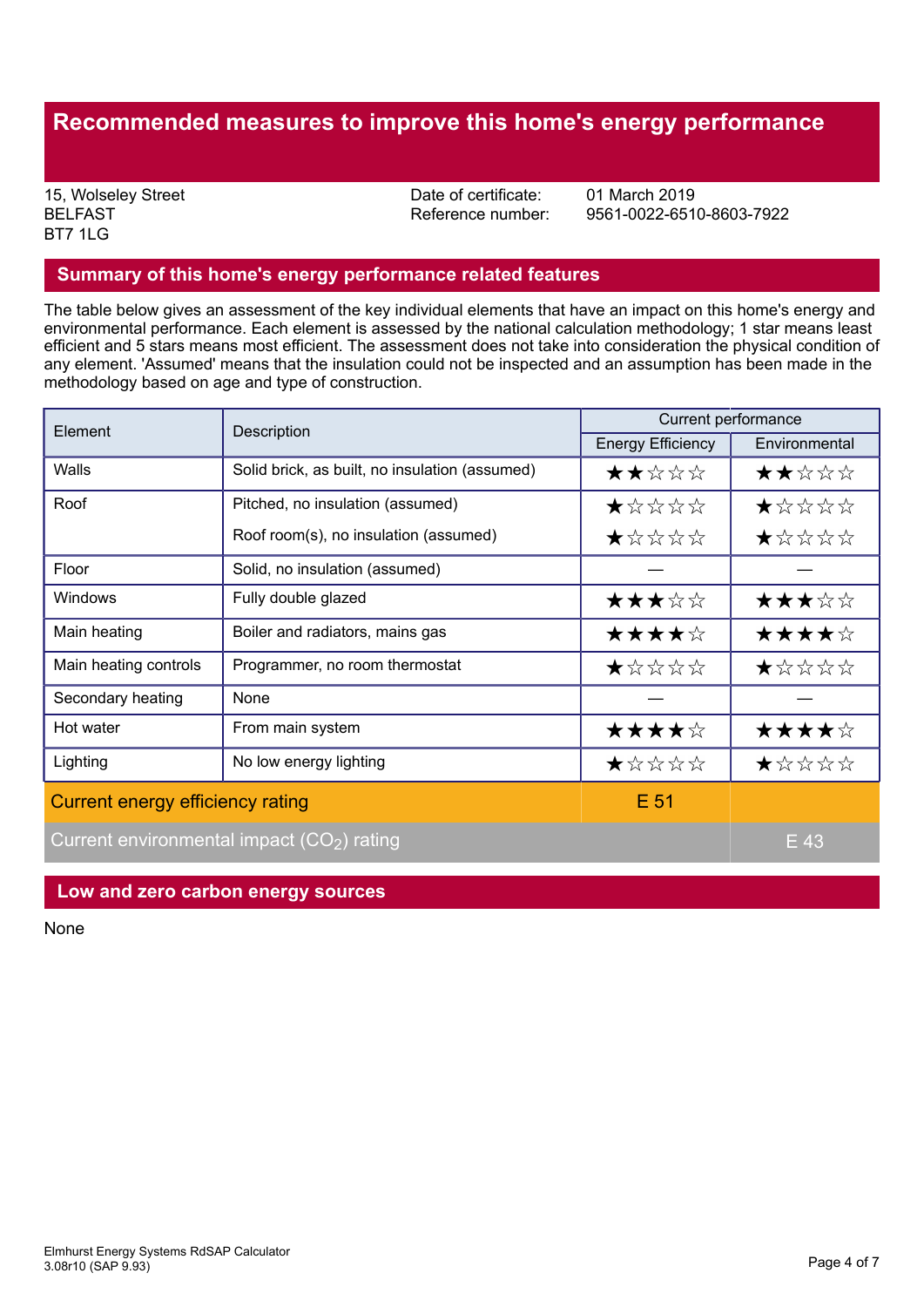The measures below are cost effective. The performance ratings after improvement listed below are cumulative, that is they assume the improvements have been installed in the order that they appear in the table. The indicative costs are representative for most properties but may not apply in a particular case.

| <b>Lower cost measures</b>         |                                           | Indicative cost | <b>Typical savings</b><br>per year | Ratings after improvement |                         |
|------------------------------------|-------------------------------------------|-----------------|------------------------------------|---------------------------|-------------------------|
|                                    |                                           |                 |                                    | Energy efficiency         | Environmental<br>impact |
| 1                                  | Low energy lighting for all fixed outlets | £55             | £70                                | E 53                      | E 44                    |
| $\mathbf{2}^{\prime}$              | Upgrade heating controls                  | £350 - £450     | £201                               | D 59                      | E 50                    |
|                                    | Sub-total                                 |                 | £271                               |                           |                         |
| <b>Higher cost measures</b>        |                                           |                 |                                    |                           |                         |
| 3                                  | Room-in-roof insulation                   | £1,500 - £2,700 | £298                               | C 69                      | D <sub>63</sub>         |
| 4                                  | Replacement glazing units                 | £1,000 - £1,400 | £39                                | C 70                      | D 64                    |
|                                    | Total                                     |                 | £608                               |                           |                         |
| Potential energy efficiency rating |                                           |                 |                                    | C 70                      |                         |

### Potential environmental impact  $(CO<sub>2</sub>)$  rating D 64

### **Further measures to achieve even higher standards**

The further measures listed below should be considered in addition to those already specified if aiming for the highest possible standards for this home. Some of these measures may be cost-effective when other building work is being carried out such as an alteration, extension or repair. Also they may become cost-effective in the future depending on changes in technology costs and fuel prices. However you should check the conditions in any covenants, warranties or sale contracts, and whether any legal permissions are required such as building regulations, planning consent or listed building restrictions.

| 5                                                       | 50 mm internal or external wall insulation | £4,000 -<br>£14,000 | £146 | C <sub>74</sub> | C <sub>71</sub> |
|---------------------------------------------------------|--------------------------------------------|---------------------|------|-----------------|-----------------|
| 6                                                       | Solar photovoltaic panels, 2.5 kWp         | £5,000 - £8,000     | £294 | <b>B</b> 82     | C <sub>78</sub> |
| <b>Enhanced energy efficiency rating</b><br><b>B</b> 82 |                                            |                     |      |                 |                 |
| Enhanced environmental impact $(CO2)$ rating            |                                            |                     |      | C 78            |                 |

Improvements to the energy efficiency and environmental impact ratings will usually be in step with each other. However, they can sometimes diverge because reduced energy costs are not always accompanied by reduced carbon dioxide emissions.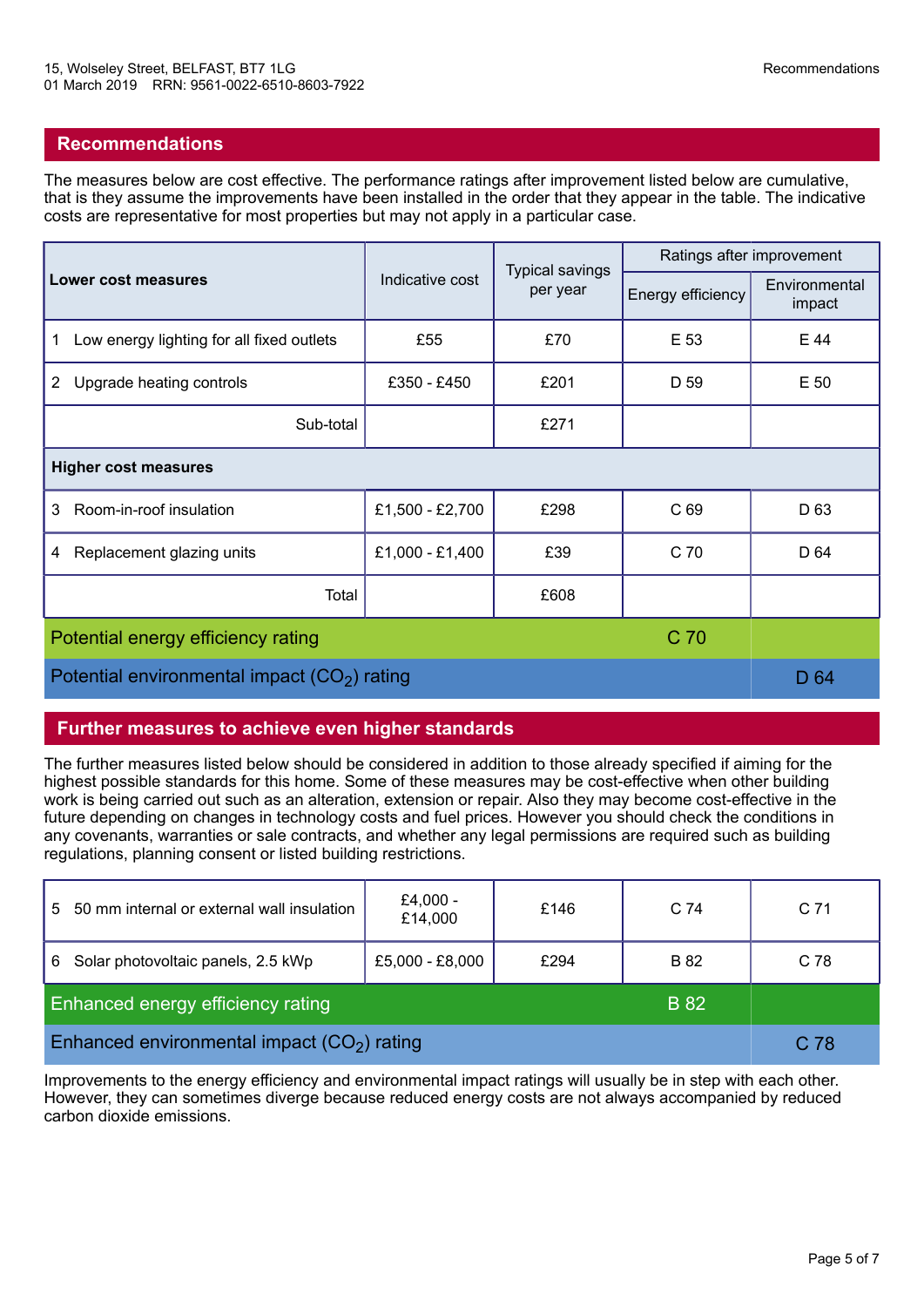### **About the cost effective measures to improve this home's performance ratings**

Building regulations apply to most measures. Building regulations approval and planning consent may be required for some measures. If you are a tenant, before undertaking any work you should check the terms of your lease and obtain approval from your landlord if the lease either requires it, or makes no express provision for such work. Also check with Energywise or your local council to see if any grants are available.

#### **Lower cost measures**

These measures are relatively inexpensive to install and are worth tackling first. The indicative costs of measures included earlier in this EPC include the costs of professional installation in most cases. Some of them may be installed as DIY projects. DIY is not always straightforward, and sometimes there are health and safety risks, so take advice before carrying out DIY improvements.

#### **1 Low energy lighting**

Replacement of traditional light bulbs with energy saving recommended ones will reduce lighting costs over the lifetime of the bulb, and they last up to 12 times longer than ordinary light bulbs. Also consider selecting low energy light fittings when redecorating; contact the Lighting Association for your nearest stockist of Domestic Energy Efficient Lighting Scheme fittings.

#### **2 Heating controls (room thermostat and thermostatic radiator valves)**

A room thermostat will increase the efficiency of the heating system by enabling the boiler to switch off when no heat is required; this will reduce the amount of energy used and lower fuel bills. Thermostatic radiator valves should also be installed, to allow the temperature of each room to be controlled to suit individual needs, adding to comfort and reducing heating bills provided internal doors are kept closed. For example, they can be set to be warmer in the living room and bathroom than in the bedrooms. Ask a competent heating engineer to install thermostatic radiator valves and a fully pumped system with the pump and the boiler turned off by the room thermostat. Thermostatic radiator valves should be fitted to every radiator except for the radiator in the same room as the room thermostat. Remember the room thermostat is needed as well as the thermostatic radiator valves, to enable the boiler to switch off when no heat is required. It is best to obtain advice from a qualified heating engineer.

#### **Higher cost measures**

#### **3 Room-in-roof insulation**

Insulating roof rooms will significantly reduce heat loss; this will improve levels of comfort, reduce energy use and lower fuel bills. If it has a flat ceiling insulation can usually be added above the ceiling, and sloping ceilings and walls of roof rooms can be insulated using an internal lining board. Further information about roof room insulation and details of local contractors can be obtained from the National Insulation Association (www.nationalinsulationassociation.org.uk).

#### **4 Replacement glazing units**

Replacing existing double-glazed units with new high-performance units will improve comfort in the home and reduce energy use.